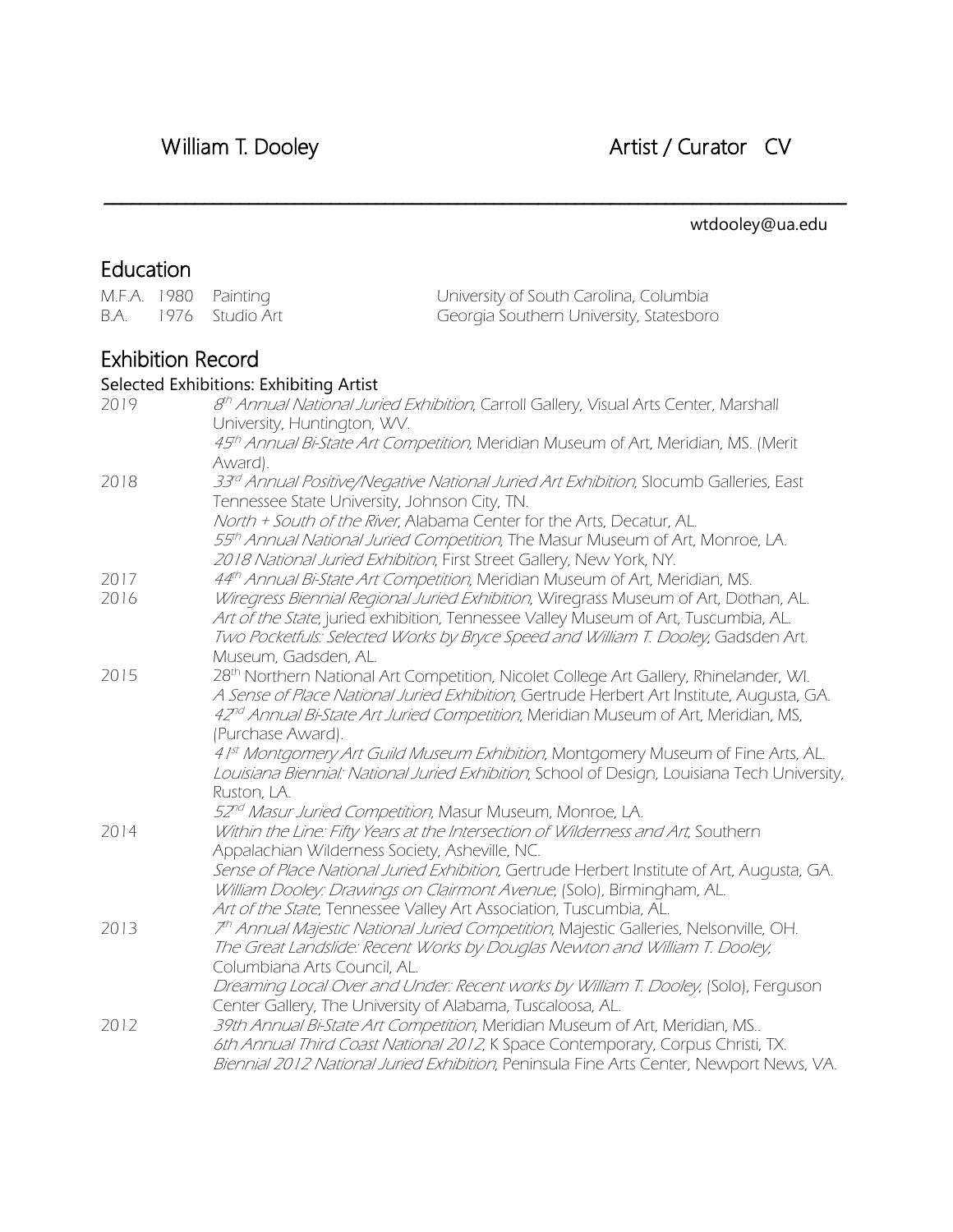#### Selected Exhibitions: Exhibiting Artist (continued) W. T. Dooley

| 2011 | Halpert Biennial, national juried exhibition, Turchin Center for the Visual Arts, Appalachian<br>State University, Boone, NC.                                                                                                                                                                                                                                                          |
|------|----------------------------------------------------------------------------------------------------------------------------------------------------------------------------------------------------------------------------------------------------------------------------------------------------------------------------------------------------------------------------------------|
|      | 26th Positive/Negative, national juried exhibition, Slocumb Galleries, East Tennessee State<br>University, Johnson City TN.                                                                                                                                                                                                                                                            |
| 2010 | 12th Annual Renaissance Regional Arts Exhibition, juried regional exhibit, Renaissance Arts<br>Center, Dixon, TN.                                                                                                                                                                                                                                                                      |
|      | A Sense of Place, national juried exhibition, Gertrude Herbert Institute of Art, Augusta, GA.<br>Alias, Alabama artists invitational, Litebox Gallery, Pepper Place, Birmingham, AL<br>William T. Dooley, Chapel Hill Public Library and Town Hall in partnership with the Public<br>Art Office, Town of Chapel Hill, NC.                                                              |
|      | 2010 Bi-State Art Competition, Meridian Museum of Art, Meridian, MS.<br>21st National Drawing and Print Exhibition, College of Notre Dame of Maryland, Gormley<br>Gallery, Baltimore, MD.                                                                                                                                                                                              |
|      | 44th Annual National Drawing and Small Sculpture Show, Del Mar College, Corpus<br>Christi, TX.                                                                                                                                                                                                                                                                                         |
| 2009 | 27th National Small Works Exhibition, Grosvenor Gallery, State University of New York,<br>Cobleskill Campus, NY.                                                                                                                                                                                                                                                                       |
|      | Northern National Juried Art Competition, Nicolet College Art Gallery, Rhinelander, WI.<br>Fifth Annual National Drawing, Painting and Printmaking Competition, Dario Gallery, Palm<br>Beach Community College, Lake Worth, FL.                                                                                                                                                        |
|      | Drawing on Alabama 2009 Juried Exhibition, Biggin Hall Gallery, Auburn University,<br>Auburn, AL. Traveled to second venue: Space 301, Mobile, AL                                                                                                                                                                                                                                      |
|      | 30th Annual Paper in Particular National Exhibition; Brown Hall Gallery, Columbia College,<br>Columbia, MO.                                                                                                                                                                                                                                                                            |
|      | 43rd Annual National Drawing and Small Sculpture Show, Del Mar College, Corpus<br>Christi, TX.                                                                                                                                                                                                                                                                                         |
| 2008 | 2D 144 SU National Invitational Exhibition, juried exhibition, Shippensburg University,<br>Huber Art Center, Shippensburg, PA.                                                                                                                                                                                                                                                         |
|      | 2008 Southern Open, juried exhibition, Acadiana Center for the Arts, Lafayette, LA.<br>35 <sup>th</sup> Annual Bi-State Art Competition, Meridian Museum of Art, Meridian MS.<br>Positive/Negative 23 Annual Juried Art Exhibition, East Tennessee State University,<br>Slocumb Galleries, Johnson City, TN.<br>A Sense of Place 2007, Gertrude Herbert Institute of Art, Augusta, GA. |
| 2007 | Alabama Biennial II, Schedler Minchin Fine Art, Birmingham, AL.<br>34th Annual Bi-State Art Competition, Meridian Museum of Art, Meridian, MS.                                                                                                                                                                                                                                         |
| 2006 | <i>Drawing on Alabama,</i> Biggin Gallery, Auburn University, Auburn, AL<br>24th Annual National Small Works Exhibition, Tri-County Arts Council, Cobleskill, NY.<br>33rd Annual Bi-State Art Competition, Meridian Museum of Art, Meridian, MS.<br>National Invitational Alumni Exhibition 2006, McMaster Gallery, University of South                                                |
| 2005 | Carolina, Columbia, SC.<br>The Gadsden Art Association Juried Exhibition 2005, Gadsden Art Museum, Gadsden, AL.<br>8th Annual SECAC Members' Exhibition 2005", AULR Gallery, Arkansas State University,<br>Little Rock, AK.<br>Red Clay Survey Regional Juried Exhibition, Huntsville Museum of Art, Huntsville, AL.                                                                   |
|      | Coming Through the Green: Selected Works by William Dooley, Marian Acree Tucker<br>Gallery, Judson College, Marion, AL.                                                                                                                                                                                                                                                                |
| 2004 | 26th Annual Paper in Particular National Exhibition, Columbia College, Columbia, MO<br>Biennial 2004, Peninsula Fine Arts Center, Newport News, VA.                                                                                                                                                                                                                                    |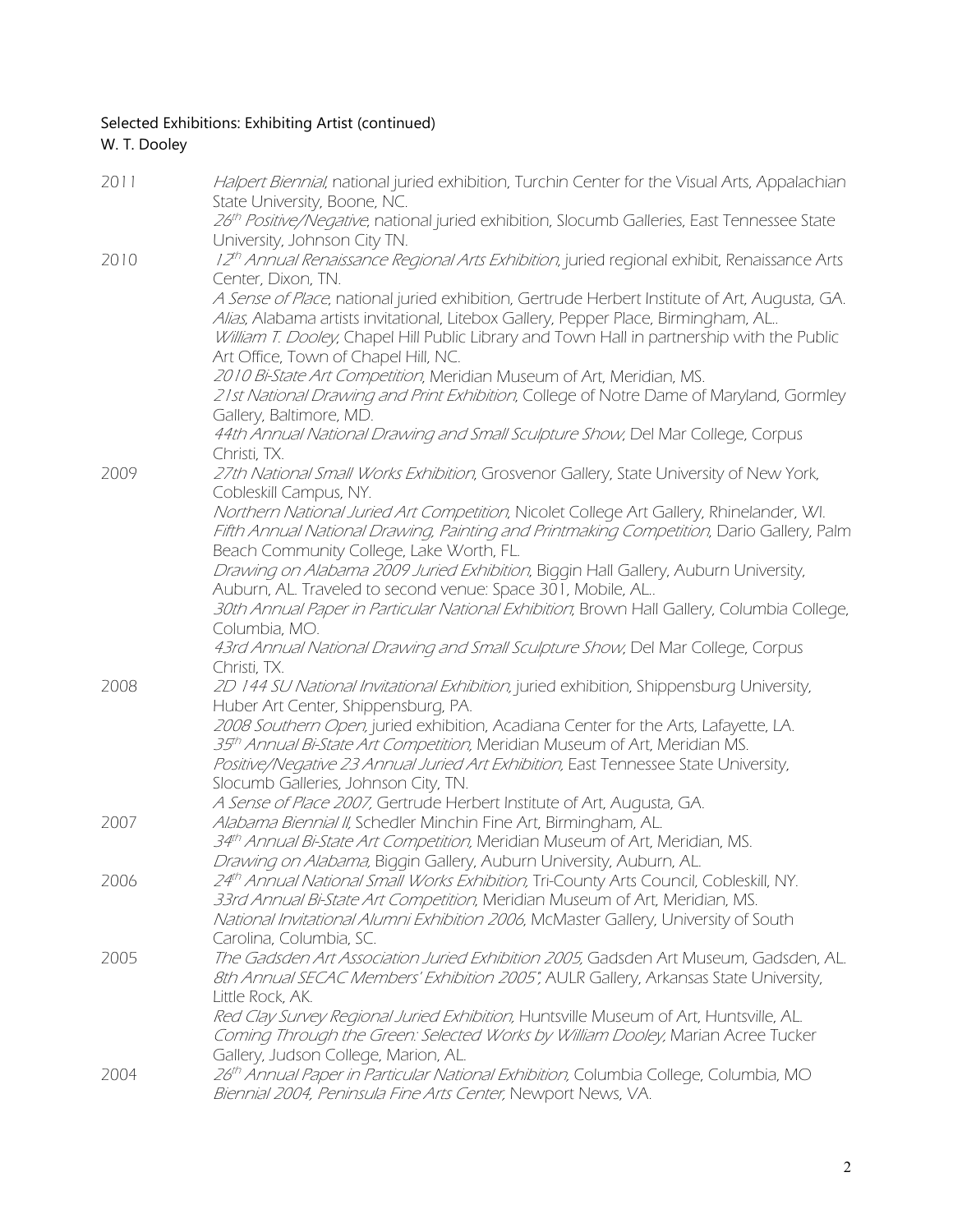### Selected Exhibitions: Exhibiting Artist (continued)

### W. T. Dooley

|      | Great Plains National Juried Exhibition, Moss-Thorn Gallery of Art, Fort Hays, KS.               |
|------|--------------------------------------------------------------------------------------------------|
|      | 17th McNeese National Works on Paper Exhibition, Lake Charles, LA.                               |
| 2003 | Texas National 2003-2004 Juried Exhibition, Stephen P. Austin State University,                  |
|      | Nacogdoches, TX.                                                                                 |
|      | SECAC / Tri-State Sculptor's Juried Exhibition, Gallery of Art and Design, North Carolina        |
|      | State University, Raleigh, NC.                                                                   |
|      | Slidell Mixed Media Juried Exhibition, Slidell Cultural Center, Slidell, LA.                     |
|      | Texas National 2003, The Art Center, Stephen F. Austin State University, Nacogdoches, TX.        |
| 2002 | In Response National Juried Exhibition, Red Gallery, Savannah College of Art & Design,           |
|      | Savannah, GA.                                                                                    |
|      | Rooster Days, One Spirit Square, York, AL.                                                       |
| 2000 | William Dooley: From the Waist Up, Young Harris College, Young Harris, GA                        |
|      | What Is Drawing Now? a national juried exhibition, Weber State University, Ogden, UT.            |
| 1998 | Exhibition South '98: a juried art competition, Tennessee Valley Art Center, Tuscumbia, AL.      |
|      | Americas 2000, All Media National Juried Competition, Northwest Art Center, Minot State          |
|      | University, Minot, ND.                                                                           |
|      | Arts on the River National Juried Exhibition, Savannah College of Art & Design, Savannah,        |
|      | GA.                                                                                              |
| 1997 | William Dooley: Some Residual Mean, (solo installation) University Art Gallery, University of    |
|      | North Alabama, Florence, AL.                                                                     |
|      | Mixed Media Juried Competition, Slidell Cultural Art Center, Slidell, LA.                        |
| 1996 | William Dooley: Effusive Pictures, (solo installation), Kentuck Museum, Northport, AL.           |
|      | Cimmarron National Works on Paper, Oklahoma State University, Stillwater, OK.                    |
| 1994 | Brown Shoes in Sumter County: New Works by William Dooley, Livingston University,                |
|      | Livingston, AL.                                                                                  |
|      | 1994 Wiregrass Biennial Art Competition, Wiregrass Museum of Art, Dothan, AL.                    |
|      | Living in Nature, an installation by Robert Cox and William Dooley, Alabama State Natural        |
|      | History Museum, University of Alabama, Tuscaloosa, AL.                                           |
|      | American Drawing Biennial Art Competition, Muscarelle Museum of Art, College of                  |
|      | William and Mary, Williamsburg, VA.                                                              |
| 1993 | Southern Small Works Exhibition, Loyola Gallery Downtown, Loyola University, New                 |
|      | Orleans, LA.                                                                                     |
|      | Positive Negative, Slocumb Galleries, East Tennessee State University, Johnson City, TN.         |
| 1992 | The 31st Irene Leach Memorial Exhibition, The Chrysler Museum, Norfolk, VA.                      |
|      | Graceland National '92, Graceland College, Lamoni, IA.                                           |
| 1991 | The Museum Exhibition, The Montgomery Museum of Fine Arts, Montgomery, AL.                       |
|      | La Grange National XVI, Lamar Dodd Art Center, La Grange, GA.                                    |
|      | 1991 Bi-State Competition, Meridian Museum of Art, Meridian, MS.                                 |
| 1990 | Le Murs: Site Installation Invitational, (solo installation) Ferguson Center Gallery, University |
|      | of Alabama, Tuscaloosa, AL.                                                                      |
|      | North, South, East, West, Center of the Earth, Charlotte, NC                                     |
|      | New Works, New Alabamians, Foy Union Gallery, Auburn, AL.                                        |
|      | Wichita National 1990, Center for the Arts, Wichita Art Association, Wichita, KS.                |
|      | 33rd Chautauqua National Juried Competition, Chautauqua, NY.                                     |
| 1989 | Drawing 1989, Brigham Young University, Provo, UT, 1989.                                         |
|      | 1989 SPAR National Art Exhibition, Shreveport Regional Arts Center, Shreveport, LA.              |
|      | 1989 Birmingham Biennial Exhibition, Birmingham Museum of Art, Birmingham, AL.                   |
| 1988 | Illusions of Privacy by William Dooley, Waterworks Visual Arts Center, Salisbury, NC.            |
|      |                                                                                                  |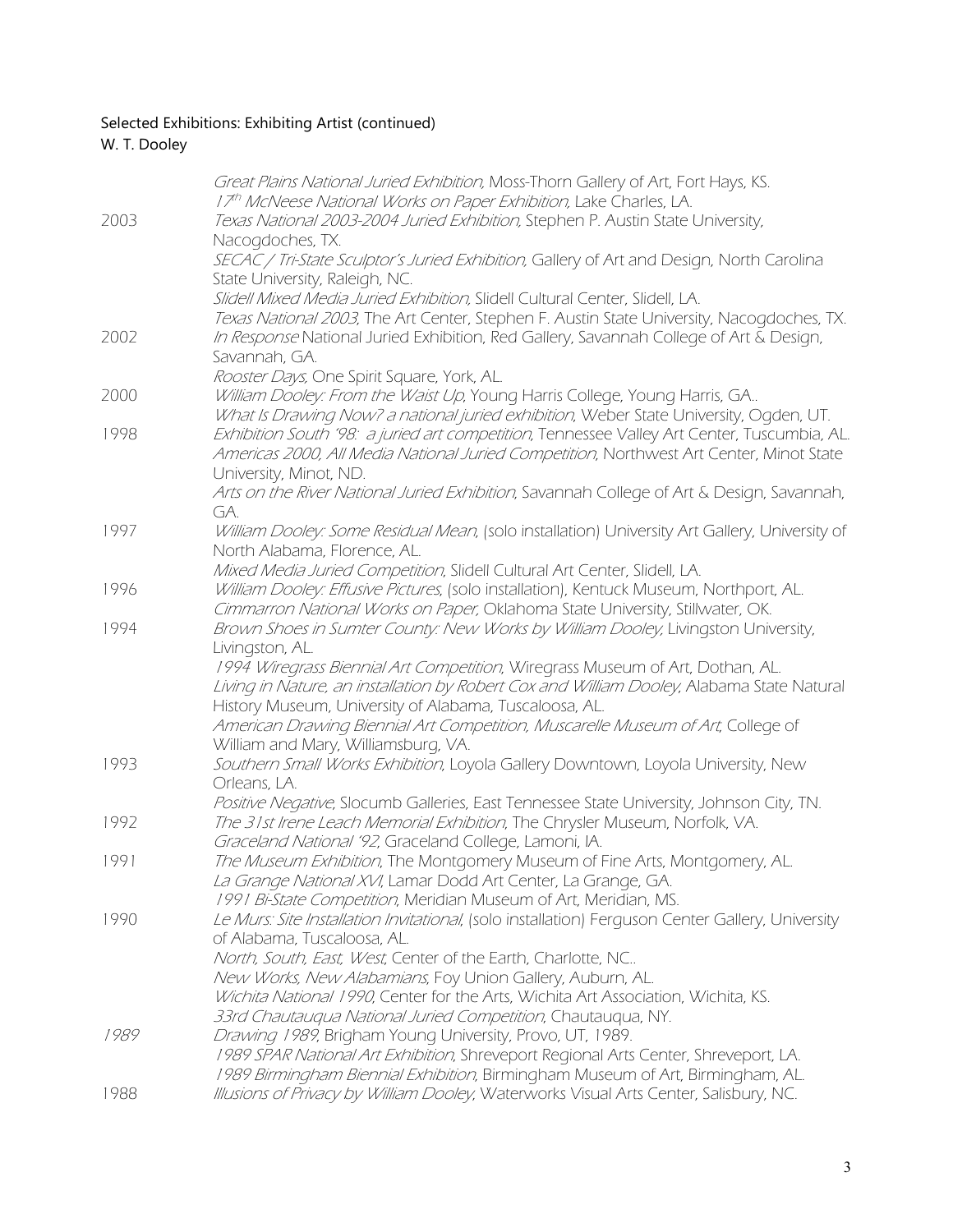#### Selected Exhibitions: Exhibiting Artist (continued) W. T. Dooley

Non-perishables, Limbo Gallery, Charlotte, NC. 1986 Working Works: Site Drawings by William Dooley, Limbo Gallery, Charlotte, NC. Transparency Installations, Square Zero, Asheville, NC. Drawings by William Dooley, Converse College, Spartanburg, SC. Clemson National Print and Drawing Exhibition, Clemson, SC.

### Selected Exhibitions: Curatorial/Production, Sarah Moody Gallery of Art

The University of Alabama

| 2019 | Confluence by Jerry Uelsmann, organized by University Gallery. University of Florida.<br>Excavation: The Prints of Julie Mehretu, organized by Highpoint Press, Minneapolis. |
|------|------------------------------------------------------------------------------------------------------------------------------------------------------------------------------|
| 2018 | Com-bine: Selections from the Permanent Collection.                                                                                                                          |
|      | Pattern Thinking: Australian Aboriginal Art from the Collection of Tom and Cynthia                                                                                           |
|      | Schneider, curated by Anne Keener.                                                                                                                                           |
|      | Alice Hohenberg Federico: The Liberation of Clay, (catalogue produced).                                                                                                      |
|      | 2017-2018 Faculty Biennial Exhibition, Department of Art and Art History.                                                                                                    |
|      | Tracery and Plane: Paintings by Robert Kushner.                                                                                                                              |
| 2017 | We Are Selma: The Selma Portrait Project by Kathryn Mayo.                                                                                                                    |
|      | Contemporary Consolidated: Selections from the Permanent Collection, (installed both on                                                                                      |
|      | campus and downtown at University Art Gallery, Dinah Washington Cultural Arts Center).                                                                                       |
| 2017 | Echos along the Syrian Border: Family Archeology and the Sound of Distant Gunfire:                                                                                           |
|      | Works by James Emmette Neel.                                                                                                                                                 |
|      | Mel Kendrick: Woodblock Prints.                                                                                                                                              |
| 2016 | Rural Studio: Alabama Design   Build Projects, organized by Andrew Freear.                                                                                                   |
|      | Pinckney Herbert Distilled - The Narrative Transformed, organized by Ewing Gallery.                                                                                          |
|      | Laurie Simmons: Two Boys and The Love Doll, organized by Contemporary Art Museum,                                                                                            |
|      | St. Louis, MO.                                                                                                                                                               |
|      | In This House: Selections from the Permanent Collection.                                                                                                                     |
|      | Saturated: Selections from the Permanent Collection.                                                                                                                         |
| 2015 | Joyce J. Scott: Truths and Visions, organized by Museum of Contemporary Art. Cleveland.                                                                                      |
|      | Russ Warren: Works 1971 - 2015, organized with Les Yeux du Monde, Charlottesville, VA.                                                                                       |
|      | Juvenile-in-Justice: Photographs by Richard Ross.                                                                                                                            |
|      | From the Alabama Oval: Paintings by Richmond Burton.                                                                                                                         |
|      | Ansel Adams: Portfolios I and II (from the SMGA Permanent Collection), Montgomery                                                                                            |
|      | Museum of Fine Arts, Montgomery, AL.                                                                                                                                         |
|      | William and Sara Hall Collection: Contemporary Prints Selections, University Art Gallery.                                                                                    |
|      | (from the SMGA Permanent Collection), Dinah Washington Cultural Arts Center,                                                                                                 |
|      | Tuscaloosa, AL.                                                                                                                                                              |
| 2014 | Re-defining the Multiple: 13 Japanese Printmakers, organized by Ewing Gallery, UT                                                                                            |
|      | Knoxville, TN.                                                                                                                                                               |
|      | Urban Virtues: Paintings by Cora Cohen and Susanne Doremus.                                                                                                                  |
|      | Contemporary Treasures: Selections from the Permanent Collection.                                                                                                            |
|      | Selections: The Morgan Collection, University Art Gallery, Dinah Washington Cultural Arts                                                                                    |
|      | Center, Tuscaloosa, AL.                                                                                                                                                      |
|      | Katherine Bradford: The Golden Age of Exploration.                                                                                                                           |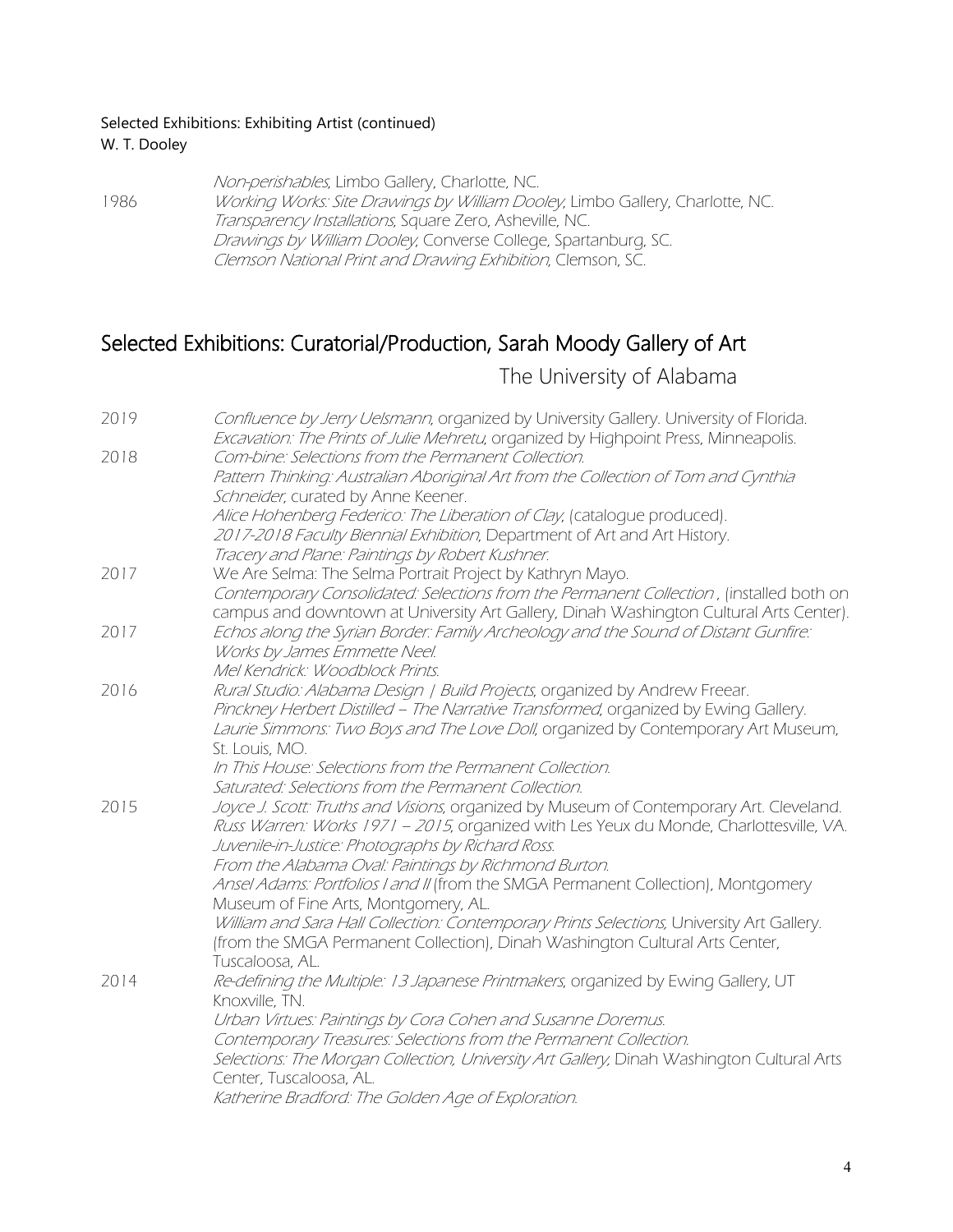#### *Exhibitions, Curatorial / Production* (continued) W.T. Dooley

|      | American Abstract Artist's 75th Anniversary Portfolio Exhibition, organized with Ewing      |
|------|---------------------------------------------------------------------------------------------|
| 2013 | Gallery, UT Knoxville.<br>William Willis: A Span of Painting.                               |
|      | Beverly Semmes: Starcraft, organized by the Hunter Museum, Chattanooga.                     |
|      | Thornton Willis: Structural Abstraction.                                                    |
| 2012 | Straddled: Selections from the Permanent Collection.                                        |
|      |                                                                                             |
|      | Catch and Release: Brian Novatny Paintings and Works on Paper.                              |
|      | Anthology: Sculpture and Drawings by Ann Norton.                                            |
| 2011 | Fred Stonehouse: The Deacon's Seat.                                                         |
|      | William T. Wiley: Desperate Ours.                                                           |
|      | Deep Impressions: Willie Cole Works on Paper, organized with Patterson Sims.                |
|      | Angelo Granata (1922-2009): A Career Retrospective.                                         |
|      | Co-mingling Contemporary: Selections from the Permanent Collection.                         |
| 2010 | To the Mountaintop: Tim Rollins and K.O.S.                                                  |
|      | Lester Van Winkle: Craving.                                                                 |
|      | Claudia DeMonte: Mapping Beauty.                                                            |
|      | An Eyeful: Selections from the Permanent Collection.                                        |
|      | Jasper Johns: Prints from the Walker Art Center.                                            |
|      | (Tw)insite(s): 2010 Biennial All Faculty Exhibition.                                        |
| 2009 | William Christenberry: Land / Memory.                                                       |
|      | Rose Lee's House: Rural Studio, Auburn University.                                          |
|      | Navigator: Dozier Bell.                                                                     |
|      | Clytie Alexander: Diaphans.                                                                 |
|      | Elizabeth Murray: Prints.                                                                   |
| 2008 | Reunion: Judy Major-Girardin and Scott Stephens.                                            |
|      | Rob Matthews: Knoxville Girl and Christopher Davison: Darkness / Light / Darkness.          |
|      | Lookaway: Selections from the Permanent Collection.                                         |
|      | Pace Editions: A Survey of Contemporary Artists Prints.                                     |
|      | Query and Repose: Jack Earl and Tip Toland.                                                 |
| 2007 | Robert Colescott: Troubled Goods.                                                           |
|      | Instruments of Argument: Ten Years, 11 sculptures, 7 drawings by John Newman.               |
|      | Cheryl Goldsleger: Investigations.                                                          |
| 2006 | Lookout: Selections from the Permanent Collection.                                          |
|      | Jil Weinstock: Waistline, organized with Charles Cowles Gallery.                            |
|      | Ed McGowin: Name Change, One Artist Twelve Personas Thirty-Five Years.                      |
|      | Robert and Shana ParkeHarrison: Recent Works.                                               |
| 2005 | Cort Savage: Scattered Man and Related Works.                                               |
|      | Paul R. Jones Collection: Looking Up.                                                       |
|      | Vernon Fisher: Notes for a New Novel.                                                       |
|      | New Currents in Regional Painting, organized with Brian Bishop.                             |
|      | Cristos Gianakos and William Hall: A 20 Year Collaboration.                                 |
| 2004 | Helen Altman: Patch of Blue.                                                                |
|      | 14 Photographers Respond to Ma'Cille's Museum of Miscellanea.                               |
|      | Linda Francis: quanta.                                                                      |
|      | Chakaia Booker: Divine Detritus by the Black Warrior River.                                 |
| 2003 | Clarence Morgan: Hybrid Archetype.                                                          |
|      | Sally Mann: Photography and the Southern Landscape.                                         |
|      | Global Matrix: An International Print Exhibition, organized by Purdue University Galleries. |
|      |                                                                                             |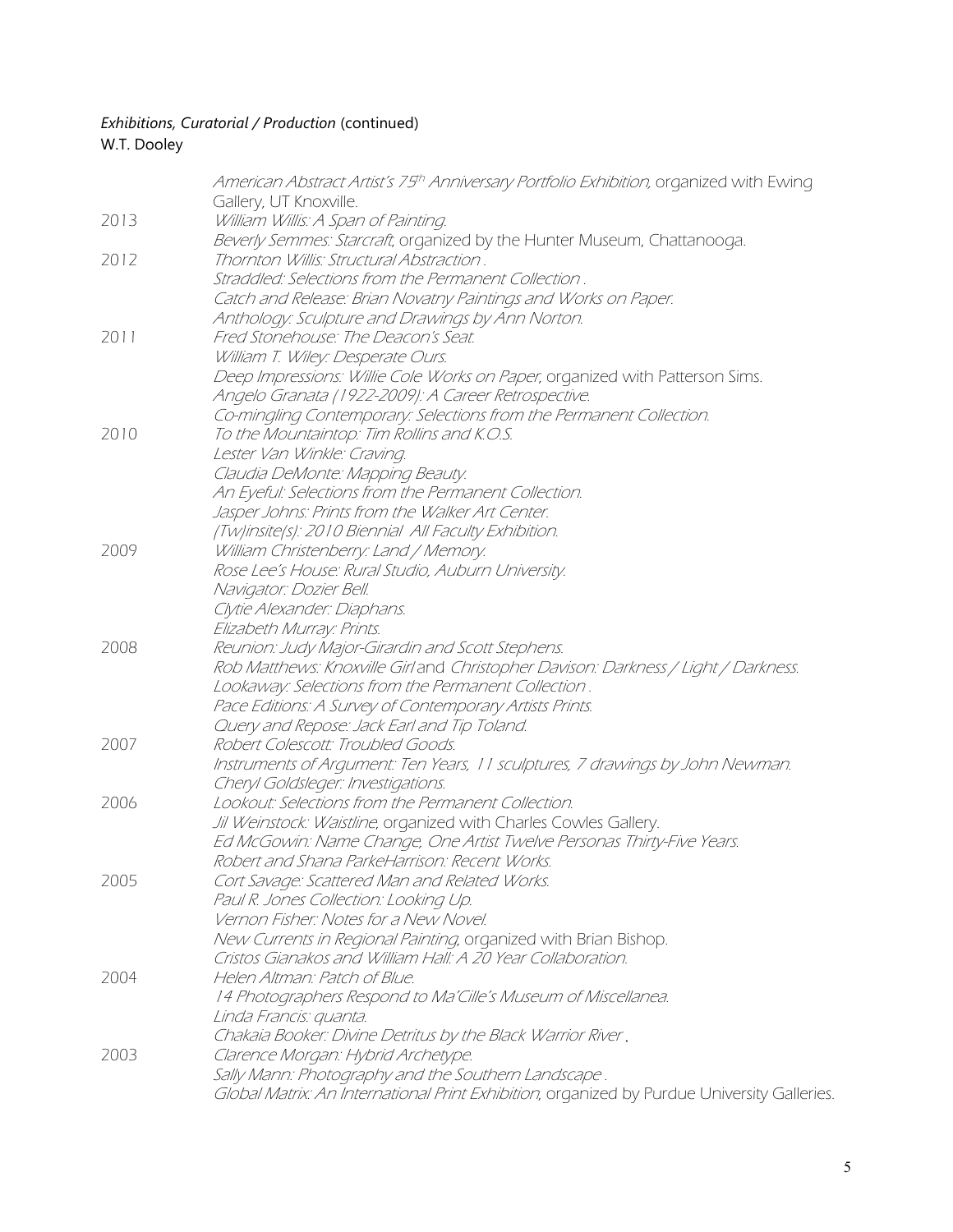#### *Exhibitions, Curatorial / Production* (continued) W.T. Dooley

| Watercolor: In the Abstract, organized with Pamela Auchincloss.<br>Vue Deluxe: Selections from the Permanent Collection.<br>2-D an installation of works on paper by Judy Pfaff.<br>Size Six: Ilona Malka Rich.                                                                                                                                                                                                      |
|----------------------------------------------------------------------------------------------------------------------------------------------------------------------------------------------------------------------------------------------------------------------------------------------------------------------------------------------------------------------------------------------------------------------|
| Pixerina Witcherina, organized with University Galleries, Illinois State University.<br>Richard Zoellner: The Continuous Quest (a retrospective).<br>Assembly: Selections from the Permanent Collection.                                                                                                                                                                                                             |
| Tony Scherman: Chasing Napoleon (Forensic Portraits).<br>ARCH featuring work by Barbara Gallucci, Michelle Lopez, Corey McCorkle, Michael<br>Phelan and Scott Reynolds.                                                                                                                                                                                                                                              |
| Deborah Willis: Tied To Memory.<br>The Synthetic: Selections from the Permanent Collection<br>Ripe on the Vine: Studio Artists 1999-2000, traveled to Alabama School for the Fine Arts,<br>Birmingham.<br>Gary Stephan: Same Body, Different Day.                                                                                                                                                                    |
| Craft is a Verb, organized with American Craft Museum.<br>Peter Gourfain: Prints from the Last Decade (1988-1998).<br>Steve Skidmore: Imagining Space.<br>Stretching your View: Selections from the Permanent Collection.                                                                                                                                                                                            |
| John Monti: Amatory Bodies.<br>NALL eros & agrope.<br>Large Format Working Drawings: New Works by Stephen Talasnik.<br>Graphic/Photographic: Digital Images by Roy Drasites and Gunars Strazdins.                                                                                                                                                                                                                    |
| Bert Brouwer: Tall Tales and Other Stories.<br>Mel Chin: Inescapable Histories, organized for travel by Exhibits USA, Inc.<br>Italo Scanga: Recent Paintings and Sculpture, organized for travel by Van Every / Smith<br>Galleries, Davidson College, NC.<br>Heel of the Boot: Prints by Sue Coe, organized by Nelson Fine Arts Center, Tempe, AZ.                                                                   |
| Latin American Artists: a view of the contemporary, organized by the Department of Art &<br>Design of East Tennessee State University, Johnson City.<br>Edmund Marsden Hartley (1877-1943), organized by the Frederick R. Weisman Art<br>Museum, University of Minneapolis, MN.                                                                                                                                      |
| Gregory Amenoff: The Sky Below.<br>Birney Imes: Whispering Pines.<br>Under Glass: An Exhibition of Works on Paper, organized with Charles Cowles Gallery.<br>Cora Cohen: Paintings and Altered x-rays (1984-1996), traveled to the Joslyn Art Museum,<br>Omaha, NE.                                                                                                                                                  |
| Carrie Mae Weems: The Sea Islands Series and Africa Series, traveled to Northern Illinois<br>University Art Museum, DeKalb, IL; Schneider Museum of Art at Southern Oregon State<br>College, Ashland, OR; McKissick Museum, Columbia, SC; The University of Iowa, Iowa City<br>New Regional Painting II.<br>Contemporary Art from the Collection of Jason Rubell.<br>Manuel Neri: New Drawings and Sculptural Works. |
|                                                                                                                                                                                                                                                                                                                                                                                                                      |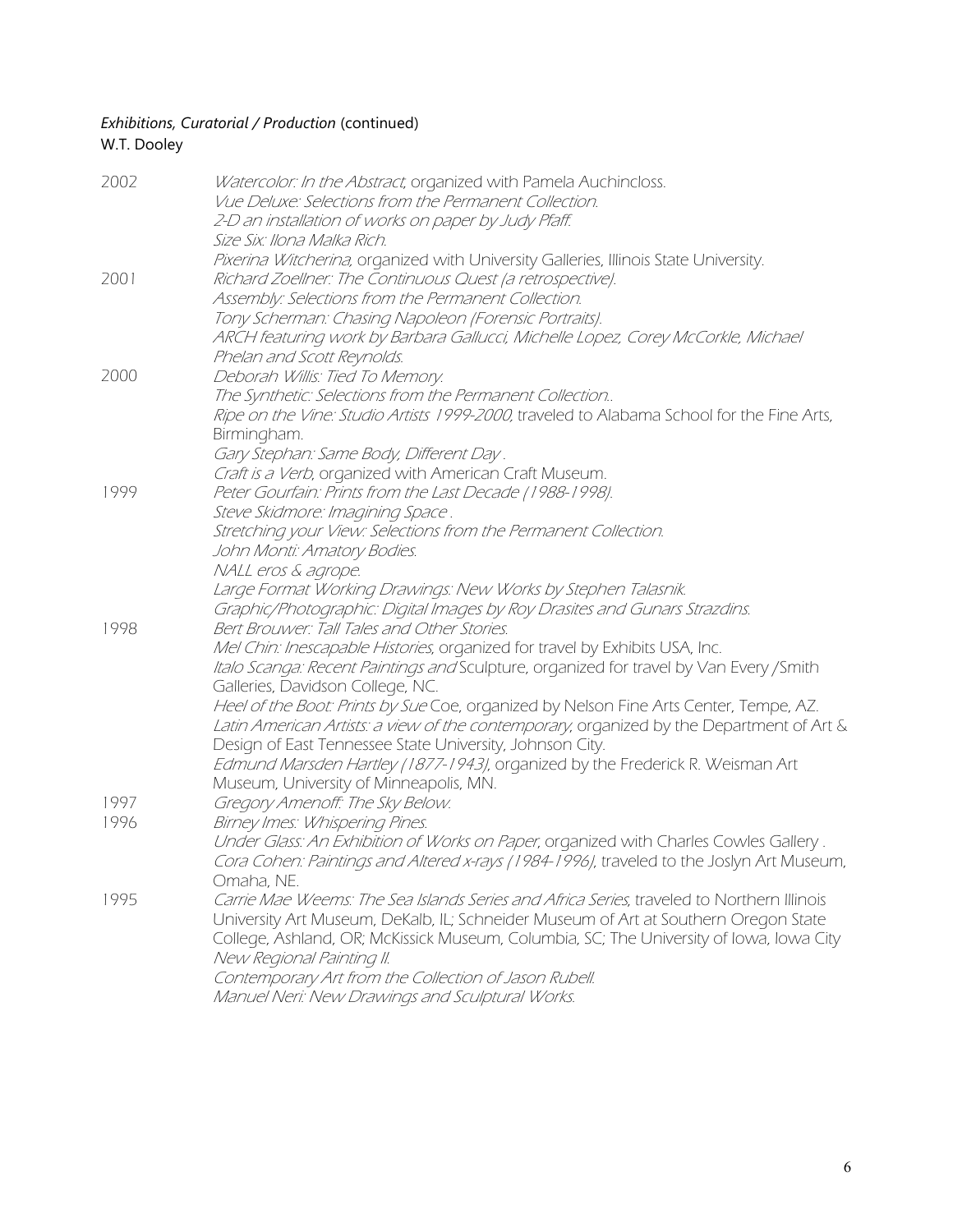## Publications

"My Good Fortune", Christenberry in Alabama: A Tribute, catalogue, Mobile Museum of Art, pp. 15-18. "A Conversation with Russ Warren", Russ Warren | Works: 1971-2015, catalogue essay by Carter Ratcliff, pp. 8-12, Les Yeux du Monde Gallery, ISBN: 978-0-9890107-4-0, 2015.

"Voices: Art in Alabama," The Rural Studio at Twenty: Designing and Building in Hale County, Alabama, authors: Andrew Freear, Elena Barthel, and Andrea Oppenheimer, Princeton Architectural Press, NY, 2014, pp. 251-52.

"Alvin C. Sella: A Legend in the World of Alabama Art", Alabama State Arts Awards, XXIII, (number 1), p. 25-28.

"William Christenberry: 806 Mile Perspective", essay for expanded checklist for installation of photographs in the Alabama Museum of Natural History, The University of Alabama, Tuscaloosa, Alabama, 2007. Robert and Shana ParkeHarrison: Recent Works, expanded checklist essay, Sarah Moody Gallery of Art, 2006.

Paul R. Jones Collection: Looking Up, expanded checklist essay, Sarah Moody Gallery of Art, The University of Alabama, 2005.

Vernon Fisher: Notes for a New Novel, "The Angels Want to Wear My Red Shoes", catalogue essay, Sarah Moody Gallery of Art, The University of Alabama, 2005.

"Lonnie Holley: Do We Think Too Much? I Don't Think We Can Ever Stop," at the Birmingham Museum of Art, exhibition review, ART PAPERS, January/February 2005, pp. 42-43.

Left Hand Right Hand, at Bare Hands Gallery, Birmingham, exhibition review for ART PAPERS, June/July, p. 44, 2004.

Elvis Richardson: Welcome to Slide Show Land, at UAB Gallery, Birmingham, exhibition review for ART PAPERS, October/November 2004, p. 43.

"David Levinthal at the Birmingham Museum of Art," exhibit review, ART PAPERS, March/April 2004, p 43. "Charlie Lucas at Deacon Street Studios," exhibit review, ART PAPERS, January/February 2004, p. 42.

"Some Observations on the Art of Samuel Mockbee," Samuel Mockbee and the Rural Studio: Community Architecture., D.A.P./ Distributed Art Publisher and the Birmingham Museum of Art, 2003, pp 47-48. Essay for expanded checklist,  $2$  – D An installation of works on paper by Judy Pfaff, SMGA, The University of Alabama, Tuscaloosa, Alabama, 2002.

"After the Ball Fall" *Ilona Rich: Size Six,* SMGA, The University of Alabama, Tuscaloosa, Alabama, 2001 pp5 – 13, ISBN: 0-96455292-3-8.

Jonathan Lasker: Selective Identity, exhibition review, SECAC Review, volume XIII, number 5, 2000. "From the Waist Up, exhibition review, ART PAPERS, May/June 2001.

William Christenberry, text for expanded exhibition checklist, (SMGA), The University of Alabama.

Birney Imes: Whispering Pines, text for expanded exhibition checklist, (SMGA), The University of Alabama, Tuscaloosa, AL, 1996.

Cora Cohen: Paintings and Altered x- rays (1983-1996), ISBN# 0-9645292-1-1, (SMGA), The University of Alabama, Tuscaloosa, AL, 1996, catalogue production editor.

Carrie Mae Weems: South Carolina/Georgia(Sea Islands Series), ISBN# 0-9645292-0-3, (SMGA), The University of Alabama, Tuscaloosa, AL, 1995, introduction and catalogue production editor.

"Urban Images, Attitude: Jean Michel Basquiat," The Tuscaloosa News, 2 January, 1994.

Alabama Regional Editor, Art Papers, 1989-1997, 25 reviews published.

Georg Baselitz: Recent Woodcuts, essay and cataloque production, (SMGA), The University of Alabama, Tuscaloosa, AL, 1992.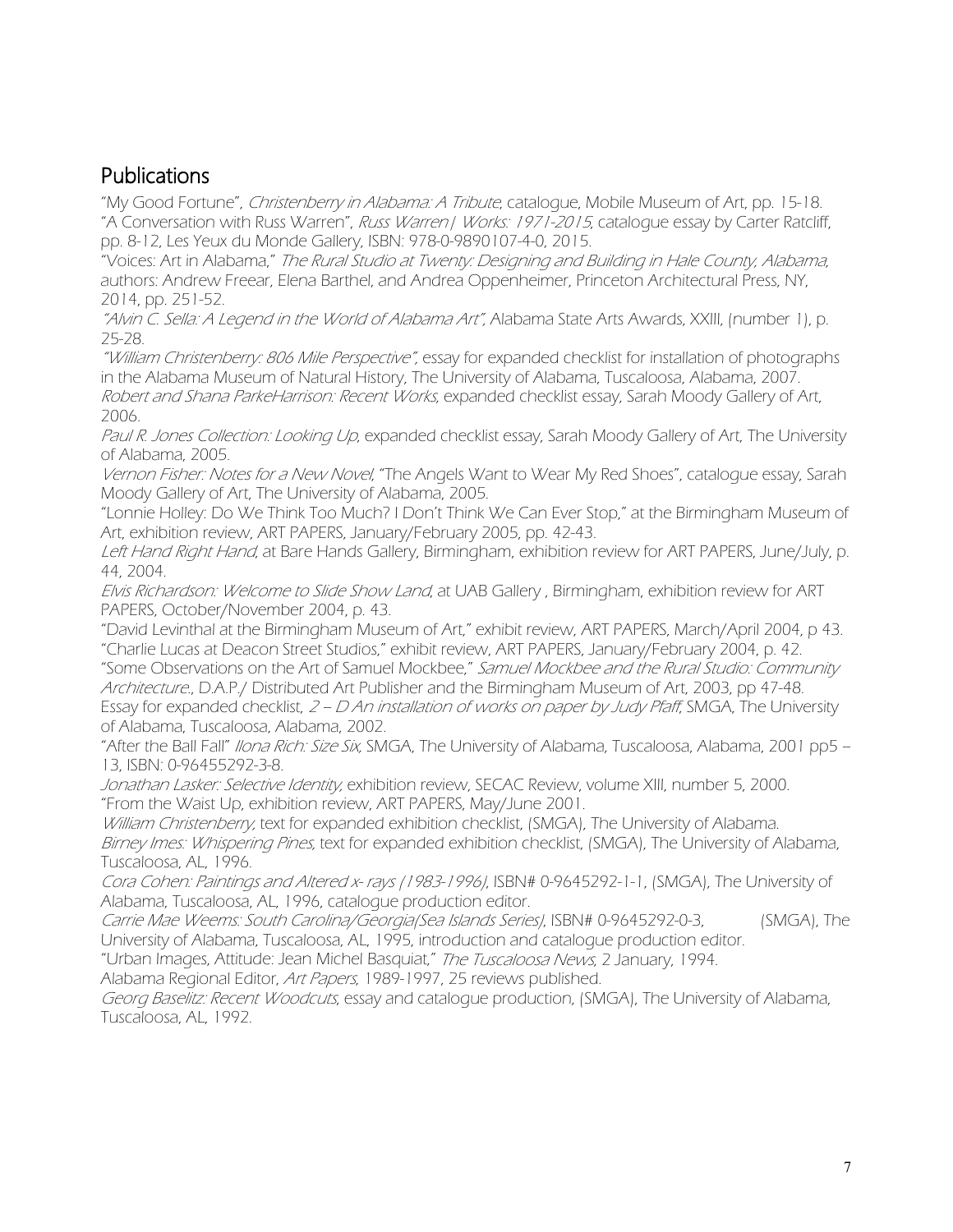### Presentations

"The Climate of a Studio Practice," Department of Art and Art History, Birmingham Southern College, Birmingham, AL, 2015.

"Studio Practices in Drawing and Painting," The Rural Studio of Auburn University, Newbern, AL, 2008. "A Vision of Public Art for Tuscaloosa River Walk," City of Tuscaloosa, River Walk Committee, Tuscaloosa, AL, 2006.

"Naming Space, Framing Sculpture," Southeastern College Art Conference, Mobile, AL, 2002. Memorial Service Speaker for Samuel Mockbee, Max Protetch Gallery, New York, NY 2002. Paper Presentation, College Art Association Annual Meeting, Chicago, IL, February 28, 2001. Panel: <sup>A</sup> Diplomatically Correct Language for a Politically Incorrect Art, Paper: "Parameters of Political Art on/off Line."

## Grantsmanship

exhibition: Jack Earl and Tip Toland: Query and Repose, Alabama State Council for the Arts, Alabama Clay Conference, 2008. \*funded

Speaker, education outreach, exhibit, Craft is a Verb, Alabama Humanities Foundation, 2000. Exhibition: Craft Is a Verb: Selections from the Permanent Collection of the American Craft Museum, New York, NY; Alabama State Council for the Arts Presenter Grant, 2000. \*funded

Speaker, Workshop & Symposia Grant, Mid-America Arts Alliance and the Lannan Foundation, Santa Fe, Mel Chin Lecture, May 4, 1997.\*funded

Project Grant, National Endowment for the Arts. Exhibition and catalogue production for the artist, Carrie Mae Weems Sea Islands Series.1992-93.\*received

Alabama Humanities Foundation Grant, 1994. Lectureship/Visiting Artist Grant. \*funded Metropolitan Life Foundation, Multicultural Initiatives Grant, New York, Tomie Arai: Exhibition, to make available the contemporary art that represents current Asian American issues of identity, by bringing an installation of her work, 1992.

Conservation Assessment Program, National Institute for the Conservation of Cultural Property, Institute for Museum Services, Washington, DC, provided support for conducting an evaluation of the overall operation of the SMGA, its facility and permanent collection, 1992. \*funded

North Carolina Arts Council, exhibitions, *Mike Glier: Progress*, a site-specific temporary drawing installation, Spirit Square Center for the Arts, 1988-89. \*funded

North Carolina Arts Council, exhibitions, *Urban Windows*, A project for the generation of four alternative site-specific installations, Spirit Square Center for the Arts, 1989. \*funded

# Collections

Paul R. Jones Collection of American Art, Tuscaloosa, Alabama South Carolina State Museum, Columbia The Mint Museum of Art, Charlotte, North Carolina University of South Carolina, Columbia Bernhardt Industries, Lenoir, North Carolina NCNB Corporate Collection, Charlotte, North Carolina Meridian Museum of Art, Meridian, Mississippi Numerous private collections